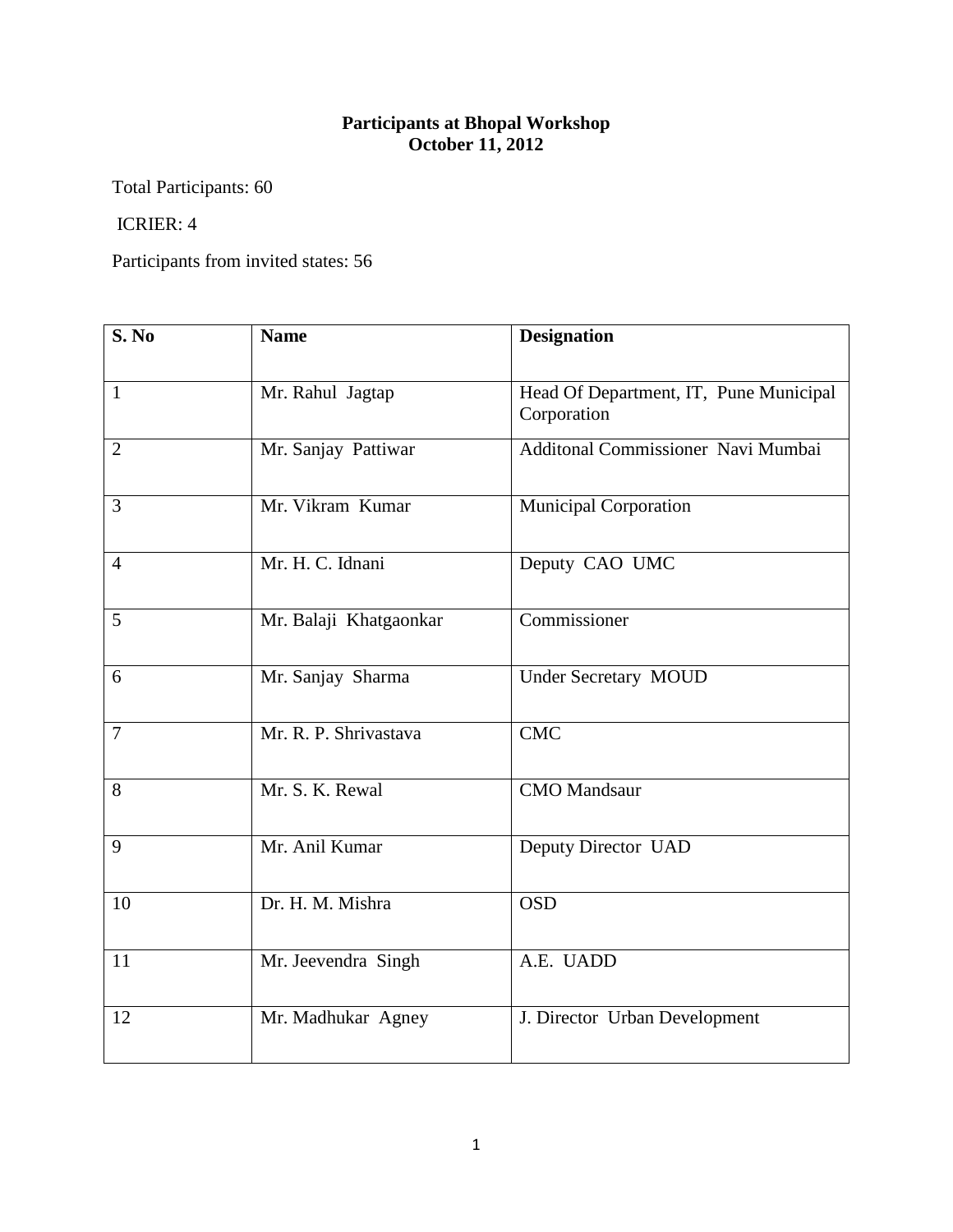| S. No | <b>Name</b>             | <b>Designation</b>                                                                                           |
|-------|-------------------------|--------------------------------------------------------------------------------------------------------------|
| 13    | Mr. Shivraj Singh Verma | <b>GM</b> Urban Development                                                                                  |
| 14    | Mr. Pradeep Chaturvedi  | SE GMC GWL GMC                                                                                               |
| 15    | Mr. Daya Shankar Shukla | <b>OSD UAD</b>                                                                                               |
| 16    | Mr. Anand Singh         | EE Directorate of Urban Administration &<br>Development State Government of<br>Chhattisgarh                  |
| 17    | Mr. Sanjay Shukla       | <b>Commissioner Directorate of Urban</b><br>Administration & Development State<br>Government of Chhattisgarh |
| 18    | Mr. Ashoke Khare        | CE Directorate of Urban Administration<br>& Development State Government of<br>Chhattisgarh                  |
| 19    | Mr. D. K. Patel         | <b>Executive Engineer</b>                                                                                    |
| 20    | Mr. S. K. Sinha         | Deputy Commissioner                                                                                          |
| 21    | Mr. P. N. Singh         | C.M.U.                                                                                                       |
| 22    | Mr. Ajit Dubey          | RA CMA                                                                                                       |
| 23    | Mr. Suresh Sejkar       | <b>Executive Engineer UADD</b>                                                                               |
| 24    | Mr. Sandeep Shrivastava | Commissioner M. C UADD                                                                                       |
| 25    | Mr. Sanjay Shrivastava  | Superintendent UADD                                                                                          |
| 26    | Mr. Ashok Kumar Rai     | Superintendent UADD                                                                                          |
| 27    | Mr. Dinesh Suhane       | Deputy Director (Finance) MPUSP                                                                              |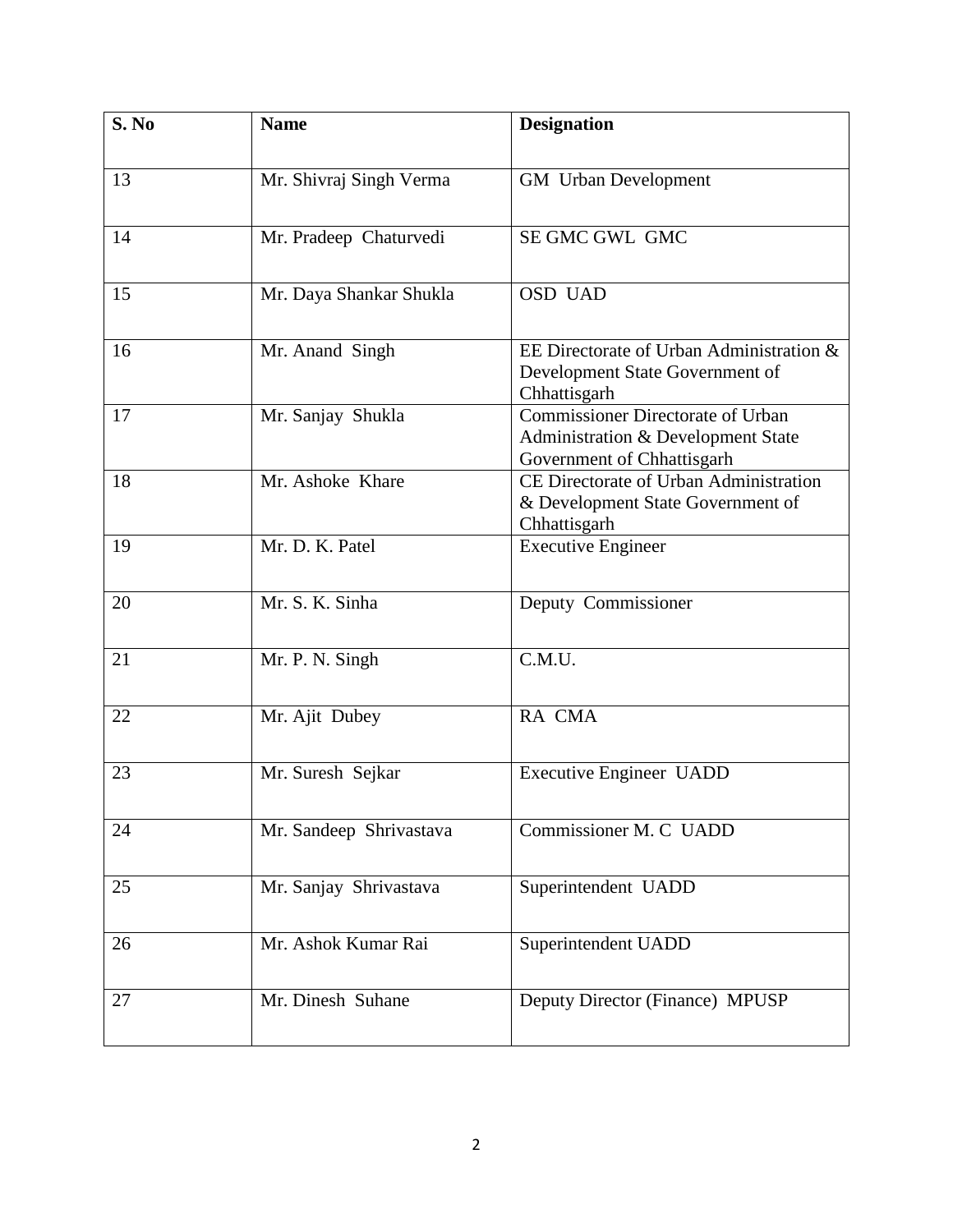| S. No | <b>Name</b>              | <b>Designation</b>                                                 |
|-------|--------------------------|--------------------------------------------------------------------|
| 28    | Mr. Amit Singh           | E. Gov. Expert MPUSP                                               |
| 29    | Mr. Dinesh Sharma        | <b>Executive Engineer</b>                                          |
| 30    | Mr. E. Tirkey            | <b>Executive Engineer Municipal</b><br><b>Corporation Bilaspur</b> |
| 31    | Dr. Guruprasad Mohapatra | Municipal Commissioner, Ahmedabad<br><b>Municipal Corporation</b>  |
| 32    | Mr. Deepak Porwal        | RA. (HR) CMA MP.                                                   |
| 33    | Mr. Sunil Singh          | <b>DD</b> Planning                                                 |
| 34    | Mr. L S. Kaushul         | Mayor                                                              |
| 35    | Mr. C. V. Chacko         | Sub. Engineer                                                      |
| 36    | Mr. G. S. Saluja         | Chief Engineer, BMC                                                |
| 37    | Mr. Sanjay Tiwari        | Sub. Engineer Nagar Nigam Sagar                                    |
| 38    | Mr. Rajendra Dubey       | Executive Engineer Nagar Nigam Sagar                               |
| 39    | Mr. H. S. Badi           | Nagar Nigam Sagar                                                  |
| 40    | Mr. Ashutosh Kanungo     | <b>City Engineer</b>                                               |
| 41    | Mr. S. K. Sundrani       | Additional Commissioner, Raipur                                    |
| 42    | Mr. D. K. Joshi          | Assitant Engineer, Raipur                                          |
| 43    | Mr. R. K. Kartikey       | Executive Engineer, Raipur                                         |